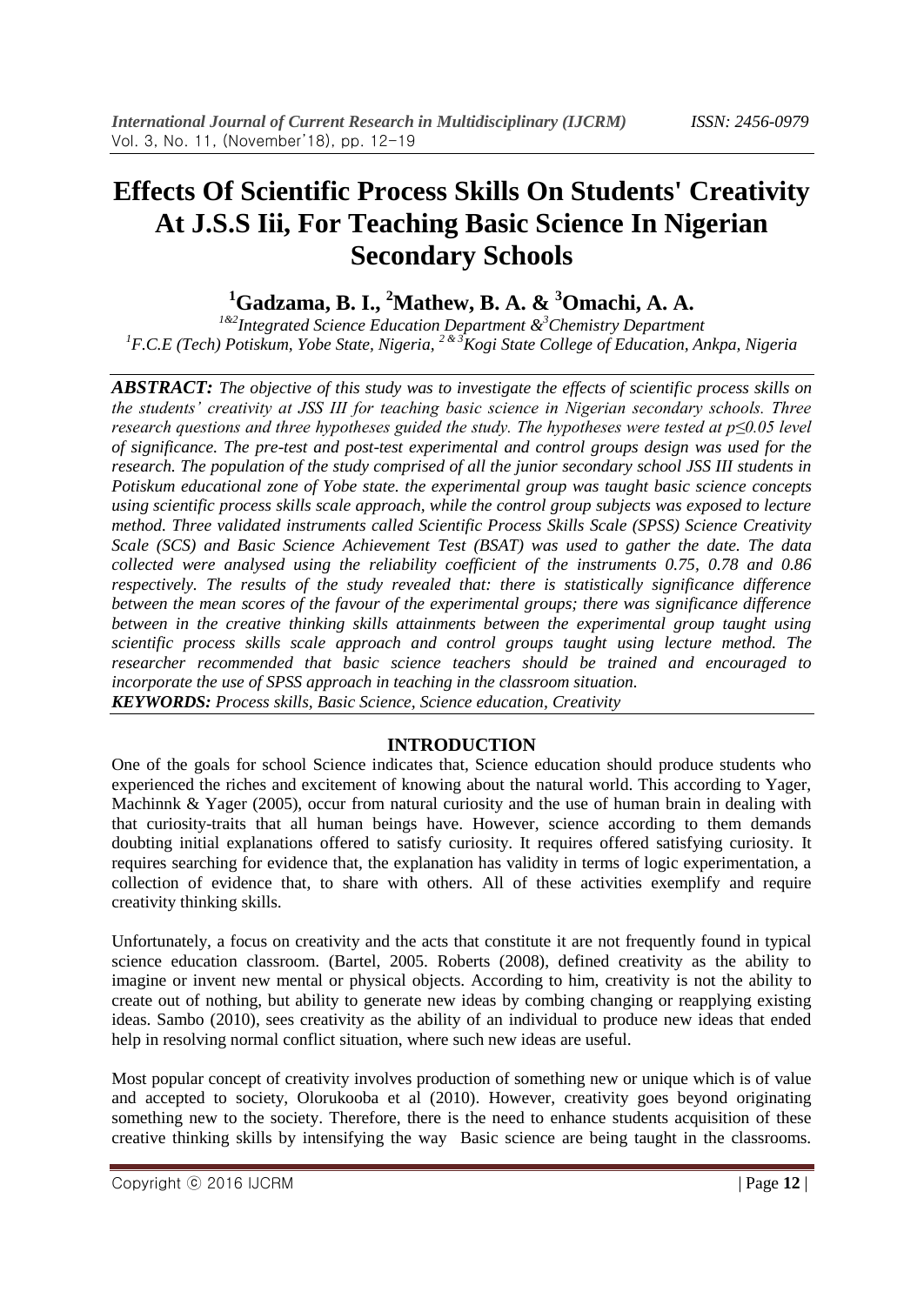### *Effects Of Scientific Process Skills On Students' Creativity At J.S.S Iii, For Teaching Basic Science…..*

When this is achieved, the academic achievement of students in all fields of life including Basic science and technology will be promoted. Scientific process skills scale (SPSS) include skills that every individual students could use in each step of his/her daily life by being scientifically literate and increasing the quality and standard of their lives by comprehending the nature of science. Therefore, these skills affect the personal, social, and global lives of individuals. The SPSS are a necessary tool to produce and use scientific information, to perform scientific research, and to solve scientific problems. These skills can be gained by students through certain science education activities (Harlen, 1999; Huppert, Lomask & Lazarorcitz, 2008). For example, the purpose of learning Basic science by using a research study is to help teach the scientific processes. The students undertaking a scientific research study can learn the processes of science (Dhillon, 2006).

Scientists use their creativity in every stage of scientific research (Abd-el Khalick & Lederman, 2010). So the creativity has supplementary roles in many scientific processes. It is used especially in introducing problems hypotheses and designing experiments. That's why science is a process containing the creativity components affecting each step of our lives, in addition to being a product (Saxena, 2004). Individuals need to think creatively and to be able to use their scientific process skills in order to develop a fundamental scientific understanding. And creative scientists are required to find useful and new solutions for the problems existing in daily life. Creative scientists are much more sensitive regarding problems. Every educated individual may not be a scientist, but it is important for each person to begin his or her educational life by applying creative thinking. All individuals who learned to think creatively while dealing with the scientific work can also apply these skills in other areas (Meador, 2008). Although creativity is accepted as a problem solving skill in research literature, it requires creative performance, recognizing the problem, thinking differently, and finding solutions. Recognizing the problem plays extremely important roles in the creative process (Dass, 2008).

The best definition of creativity related to the science was done by Torrance; the definition is that, "The creativity is recognizing the gaps in the problem or the information, creating ideas or hypotheses, testing and developing these hypotheses, and transmitting the data" (Torrance, 2007 in Dass, 2008). When we examine this definition, it's seen that the definition of SPS and creativity look similar. Both are resulting from the necessity of eliminating a problem in daily life. Hypotheses are introduced in order to show how to eliminate this problem, and to test these hypotheses, experiments are done. As a result of these experiments, application can find whether the problem has been eliminated. These results are shared with society and correlated to other result (Dass, 2008).

In this context, it can be accepted that the creativity is an important aspect of scientific skills. The problem solving, creating hypotheses, designing experiments, and technical innovation require a special type of scientific creativity. The human being is creative in a special field. For instance, while an individual is creative in in~, science, he or she may not be creative in painting (Liang, et al 20'. Therefore, it is generally necessary to separate the scientific creativity from creativity (Lin et al., 2007).

Scientific creativity (creativity in science) can be considered to help original steps in performing the targets of Integrated Science. (2007:222) defined the scientific creativity by saying, "it can explain itself in comprehending the new ideas and concepts added to scientific knowledge, in formulating new theories in Integrated Science, finding new experiments presenting the natural laws, in recognizing new regulatory properties of scientific research and the scientific group, in giving the scientific activity plans and projects originality, and many other areas".

Creative thinking in Basic Science is necessary to search for solutions to all kinds of problems that are encountered in daily life and to make new products. According to scientific studies, creativity takes complementary roles in many scientific processes. The individuals who use creativity can make their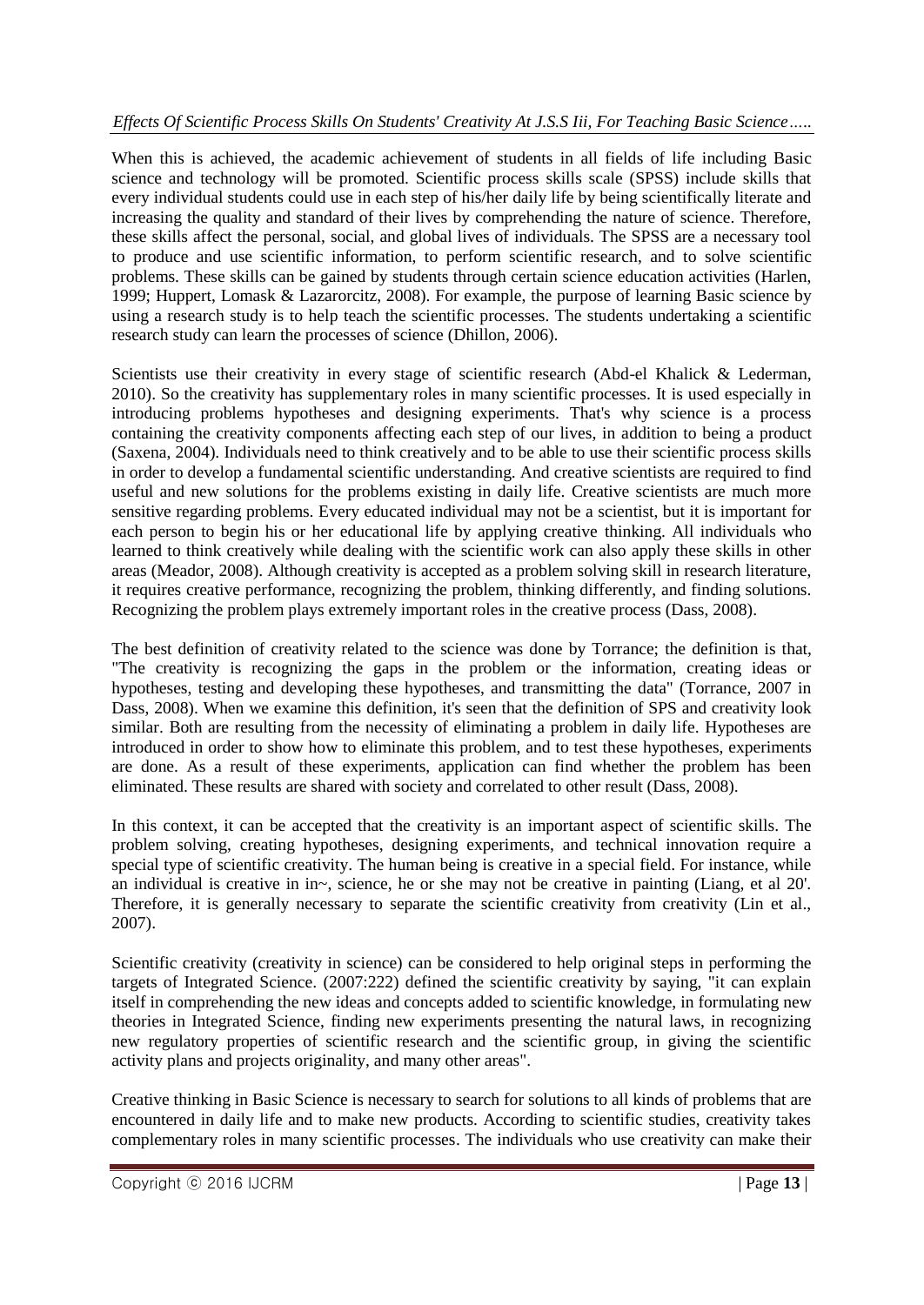### *Effects Of Scientific Process Skills On Students' Creativity At J.S.S Iii, For Teaching Basic Science…..*

Basic science education functional, and therefore, the scientific information can be the basis for producing valuable products instead of just amassing information, Therefore, for students to gain the creative thinking skills in Integrated Science they will need as young students each stage of their education, beginning in primary school, must be one of the most important purposes of science education (Koray, 2010).

Basic science educators recognized the importance of creativity in Basic science education, and started work on methods and techniques which can improve creativity (Mari 2001, & Liang, 2001, & Meador, 2008). However, 'there are not many studies presenting creativity improvement and supporting methods for science students (Liang, 2008). And the studies have generally used cognitive aspects to determine the scientific creativity of students. For example, certain studies have used finding the problem and formulating the hypotheses skills as criteria to evaluate the scientific creativity (Hoover, 2006; Hoover & Feldhusen, 1990). Finding the problem and formulating the hypotheses are important in improving the scientific creativity, and at the same time, they are the components of SPSS. Therefore, it is believed that the scientific creativity of individuals who use SPSS was better of Hoover, 2006 Meador, 2008 Lian 2008 Au & Adey, 2008 Cheng, 2009).

When the National Science Education Standards RC, 1996) are examined, it is seen that SPSS and creativity had important roles in science. However, in the school education, the problem and materials are given to the students', and this prevents improvement of thinking skills. Moreover, scientific knowledge and theories are directly told to the students in their textbooks, and they are not allowed to think for themselves. While the teacher teaches a lesson at the classroom, first he/she tells about the concepts, and then makes the students do experiments to understand the concepts. This type of education does not exactly represent the scientific exploring process Basic Science education.

If during this study some evidence related to improving SCS scientific creativity could be provided, and then Basic science teachers could consider scientific creativity as an educable skill rather than as a comprehension endowment or an extraordinary skill. The results of the study can help Basic Science teachers to understand the factors affecting the scientific creativity of the students. Therefore, teachers can use SPSS to increase the scientific creativity scale of the students. Although creativity has been studied by psychologists and researchers for many years, there are very few studies about scientific creativity and scientists' creative processes (Liang, 2008).

For all these reasons, SCS are a subjects needed to be emphasized.

Also, knowing how much the students gained SCS can improve their scientific creativity.

The attitude towards Basic science contains the attitudes towards scientific attitudes, and the attitudes towards scientific careers. Basic science teaching methods, interest related to scientific knowledge, and the contents of the Basic science. Determining the students' attitudes towards Basic science and scientists takes a key role in determining their scientific creativities (Mari, 2001).

Although a study presenting scientific creativity Basic science and the effects of SPS on scientific creativity has not been encountered in the field of literature, it is thought that, this study would bring a new point of view for primary school Basic Science and Technology education and other related studies.

### **RESEARCH QUESTIONS**

l. What is the effect of SPSS approach and lecture method on academic achievement of Basic Science students?

2. Does a student exposed to scientific process skills approach and lecture method differ in their creative thinking skills?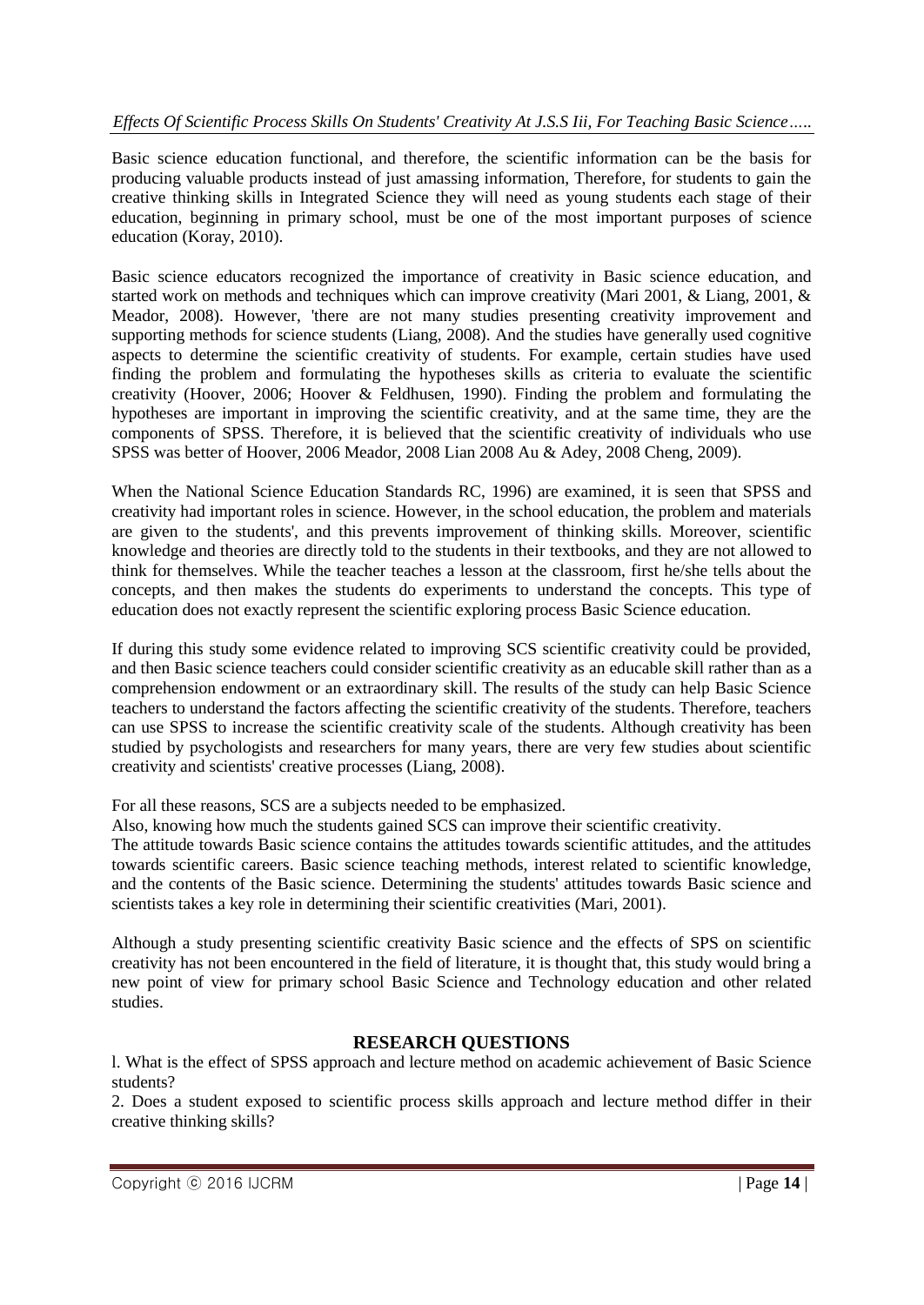3. Is there any significant different in scientific creativity scale approach and Basic science students when exposed to lecture method?

### **HYPOTHESES**

Three null hypotheses were formulated and tested at p<0.05 level of significance.

 $HO<sub>1</sub>$ : There is no significant difference in the mean scores of students taught using scientific process skills scale approach and lecture method when exposed to Basic Science Achievement test (SAT).

H0<sub>2</sub>: There is no significant difference in the scientific creativity scale attainment by the students when exposed to scientific process skills scale approach and those exposed to Basic science using lecture method.

H03: There is no significant difference in scientific creativity scale (SCS) approach when exposed to Basic science using lecture method.

### **METHODOLOGY**

The research design adopted for this study was experimental and control group design. The experimental and control groups were pre-tested before treatment and post-tested after the treatment was administered. The population of the study comprised all the Junior Secondary School (JSS) II students in Potiskum educational zone of Yobe State. They were already exposed to Basic Science concepts teaching for at least one year before the study was carried out. The average age of the students was 13 years. Two co-educational Secondary Schools were randomly selected for the study and randomly sorted out into experimental and control groups. The experimental group was made up of 40 students likewise the control group with 40 students.

Three instruments were used for data collection Basic Science Achievement Test (BSAT) which was developed by Inyang (1998), Scientific Process Skills Scale (SPSS) was developed by Aktamis (2008) and Science creativity scale was developed by Olorukooba & Lawai (2010). The reliability coefficient of the instrument is 0.75, 0.78, and 0.86. A total of thirty (30) minutes were given to each respondent to attempt the 40 items on the scale. Students who scored 60 and above were considered to be higher creative thinkers, that means that, individual student is a creative type, while those that scored below 60 were not very creative.

The BSAT comprised of 30 multiple choice items based on the topics taught he instrument was adopted from Inyang's (1988) Basic Science Achievement Test (BSAT) which is a standardized instrument with reliability coefficient of 0.86. The topics treated in the Basic Science were "conservation Natural resources and solid matter" drawn from the Junior Secondary, School (JSS) II Science Curriculum Scientific Creativity Scale (SCS) The SCS was used to assess the creative thinking in Basic science which was adopted from Olorukooba & Lawai (2010). The reliability coefficient of the instrument is 0.75, section A of the instrument sought for biodata of the respondents. The respondents were asked to use a 10 point scale to rate themselves on the items listed in section B, C and D. They were expected to rate most descriptive of themselves high in an increasing order of magnitude (6, 7, 8, 9) , and to rate items least descriptive of themselves low in decreasing order of magnitudes (4, 3, 2, 1, 0). Zero being the rating for an item that is totally unlike the respondents. Items the respondents are not sure about are rated 5. Thirty minutes (30) minutes were given to each respondent to attempt 80 items on the scale.

For data collection, the pre test was administered to both experiment using Basic science achievement test (BSAT) and scientific process science skills scale (SPSS) SCS respectively. The experimental group was taught using Scientific Process Science Scale (SPSS) approach while the control group was taught using lecture method.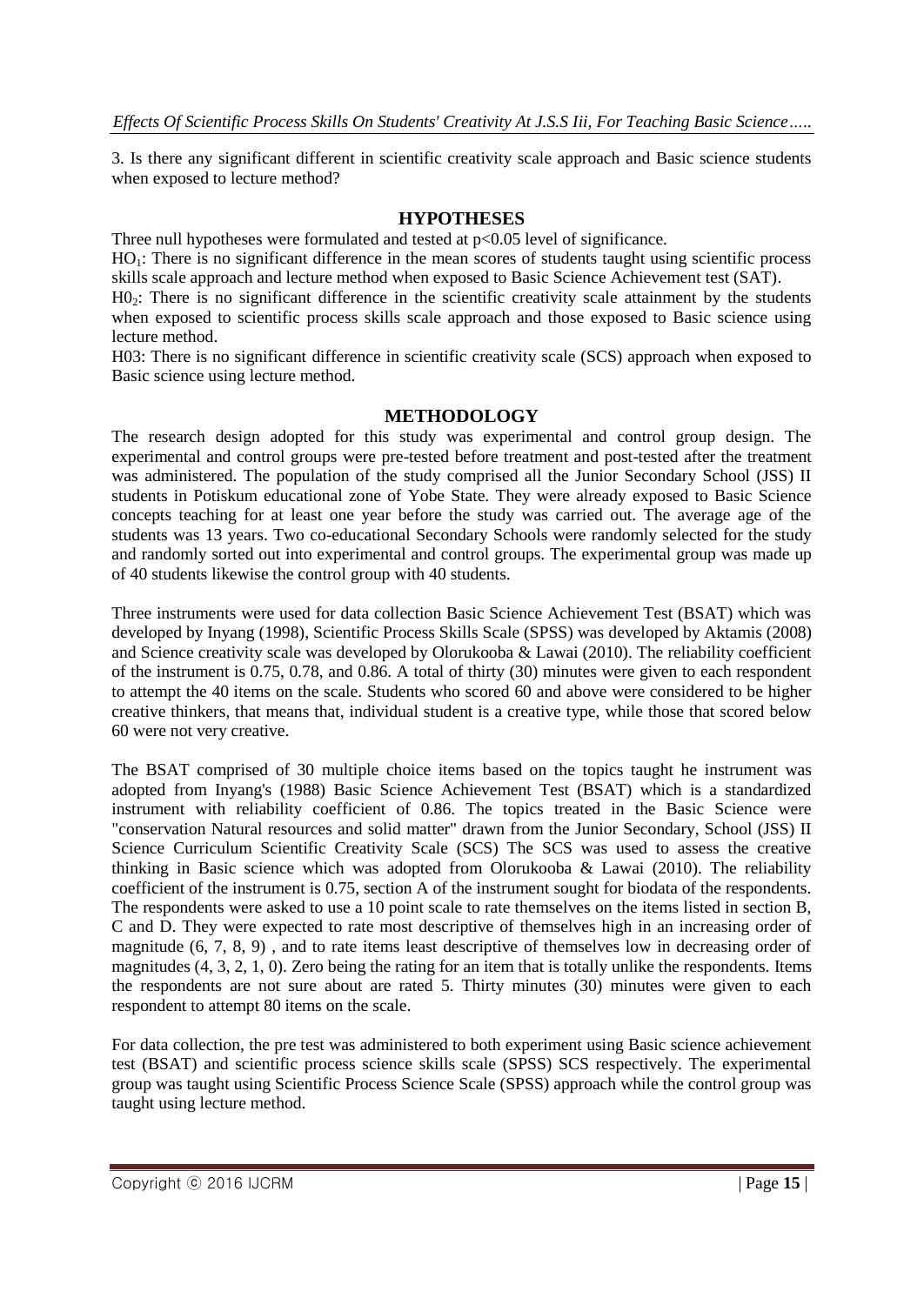The control group was taught the same topic using the conventional lecture method. The teaching in both groups lasted for thirty -five minutes. A post test using BSAT and SPSS, SCS was administered to the two groups at the end of the treatment. The scores from both instruments were collected to statistical analysis using that test statistics for significant difference.

### **FINDINGS AND COMMENTS**

There is no significant difference in the mean scores of students taught using scientific process skills scale approach and lecture method when exposed to Basic Science Achievement Test (BSAT).

| Table 1: Comparing Pre-Tests of Experimental and Control Groups |               |                       |                                     |        |                |                                      |  |
|-----------------------------------------------------------------|---------------|-----------------------|-------------------------------------|--------|----------------|--------------------------------------|--|
|                                                                 | <b>Number</b> | <b>Mean</b><br>scores | <b>Standard</b><br><b>Deviation</b> | t-test | <b>P-value</b> | <b>Remark</b><br><b>Significance</b> |  |
| Pre-test<br>Experimental<br>group                               | 40            | 9.00                  | 4.70                                | 1.83   | 0.001          | *Significance                        |  |
| Pre-test<br>(control)<br>$P \le 0.05$                           | 40            | 6.90                  | 4.70                                | 1.83   |                |                                      |  |

The result in table 1 shows a P-value of 0.001 which is less than p-value of 0.05 significant levels. This shows that, there is statistically significant difference between the mean scores of the experimental and the control groups in favour of the 'experimental group. The null hypothesis of no significant difference in thus rejected. This by implication means that, the students in the SPSS class performed better than those exposed to lecture method class. Hence, SPSS produced a higher effects on students academic achievement Basic science.

### **H0<sup>2</sup>**

**HO<sup>1</sup>**

There is no significant difference in the scientific creativity scale attainment by the students' when exposed to scientific process skills scale approach and those exposed to Basic science using lecture method.

Table II: Comparison of Basic Science Achievement Test of Post-Test of Experimental and Control groups.

|                                        |               |                       | groups.                             |        |                |                                      |
|----------------------------------------|---------------|-----------------------|-------------------------------------|--------|----------------|--------------------------------------|
|                                        | <b>Number</b> | <b>Mean</b><br>scores | <b>Standard</b><br><b>Deviation</b> | t-test | <b>P-value</b> | <b>Remark</b><br><b>Significance</b> |
| Pre-test<br>Experimental<br>group      | 40            | 12.90                 | 5.15                                | 3.83   | 0.001          | *Significance                        |
| Pre-test<br>(control)<br>$P \leq 0.05$ | 40            | 8.30                  | 3.70                                | 1.83   |                |                                      |

Table 2: Comparison of Basic Science Achievement Test of Post-Test of Experiement and Control

The data in table 2 showed that the P-value for the creative thinking skills attainment, is 0.001, while the mean scores of the experimental group is 12.90, which shows that of the control group is 8.30 at P<0.05 level of significant. The P-value is lower than the level of significance. The P-value is lower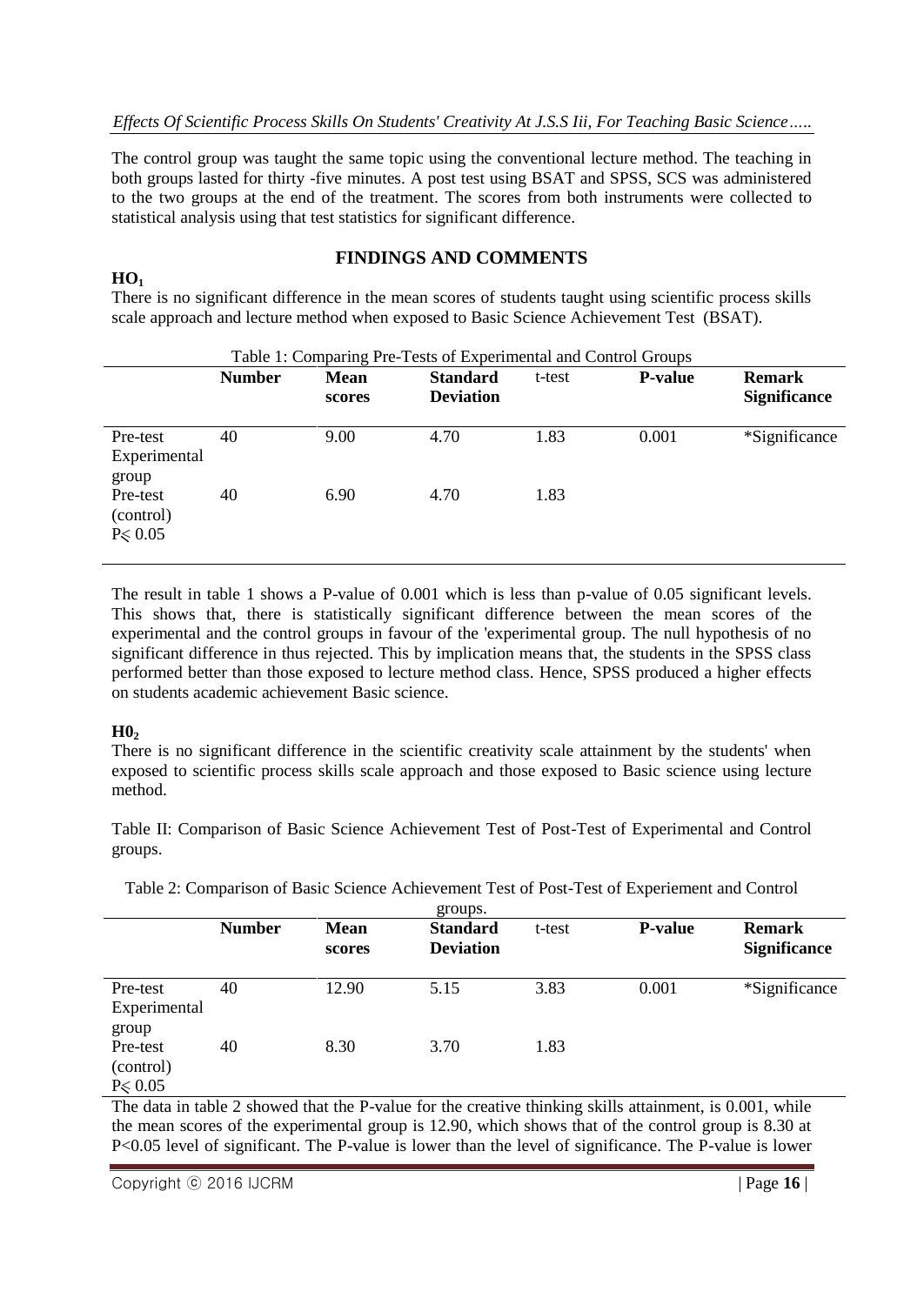### *Effects Of Scientific Process Skills On Students' Creativity At J.S.S Iii, For Teaching Basic Science…..*

than the level of significance of P<0.05, showing a significant level of the creative thinking skills. Thus the null hypothesis of no significant difference is rejected. It implies that there is a significant is rejected. It implies that, there is a significant difference in the creative thinking skills attainment between the experimental groups taught using scientific process skills scale approach and control group taught using the lecture method in favour of the experimental group.

### **H0<sup>3</sup>**

There is no significant difference in Scientific Creativity Scale (SCS) approach when exposed to Basic Science using lecture method.

Table 3: Scientific Creativity Scale Pre-Text Experimental and Control Groups

|                                       | <b>Number</b> | <b>Mean</b><br>scores | <b>Standard</b><br><b>Deviation</b> | t-test | <b>P-value</b> | <b>Remark</b><br><b>Significance</b> |
|---------------------------------------|---------------|-----------------------|-------------------------------------|--------|----------------|--------------------------------------|
| Pre-test<br>Experimental<br>group     | 40            | 14.30                 | 5.38                                | 2.73   | 0.001          | *Significance                        |
| Pre-test<br>(control)<br>$P \le 0.05$ | 40            | 15.65                 | 4.99                                |        |                |                                      |

Table 3: Table 3 results shows that, t-calculated was 2.73 and p-value is 0.001 which is less than P<0.05. This shows that there was a significant difference in the academic achievement of male and female students exposed to scientific creativity scale in post-test experimental and control groups of which male experimental group have a result null hypothesis of no significant difference is thus rejected. By this implication, it means that the students in the SCS class performance better than those in the lecture class. Hence, SCS produced a higher affects on students' performance in integrated science.

### **DISCUSSION**

The result in table 1 showed that, the mean scores of subjects in the experimental group in BSAT is greater than that of the subjects in control group. This shows that, the use of SPSS approach in teaching Basic science is potentially viable in enhancing students' academic achievement at JSS level. This result is supported by the findings of other scholars like (Butin 2000, Nwosu 2004, Onu 2007, Mohammed, 2008 & Olorukooba & Lawai 2010).

In SPSS class, students try to relate what they .are learning to what is obtains in their societies. That is, students see the relationship between the science in the classroom and what is happening around them outside the classroom. Also, the students are encouraged task questions and perform activities to verify their observations. These do not happen in the lecture method group. Thus the academic achievement of the students' in the experimental group has been greatly enhanced.

The result in table 2 showed that the mean scores of experimental group in the creativity thinking skills scale is higher than that of the control group. This suggests that, the SPSS approach does offer an advantage over the lecture method in encouraging more students' questions. More of the students' hypothezing, and stimulating more, students to seek evidence for the validity of the explanations they offered. ot such forum was provided in the control group where all ideas, activities and evaluations focused on what was delivered by the teacher. These findings are in agreement with the findings of Olorunkooba & Lawai (2010). They discovered that, using activity oriented teaching strategies increased students abilities to come up with higher thinking creativity view on issues hence their creative ideas are widening. The result in table 3 showed that, there is a significant difference between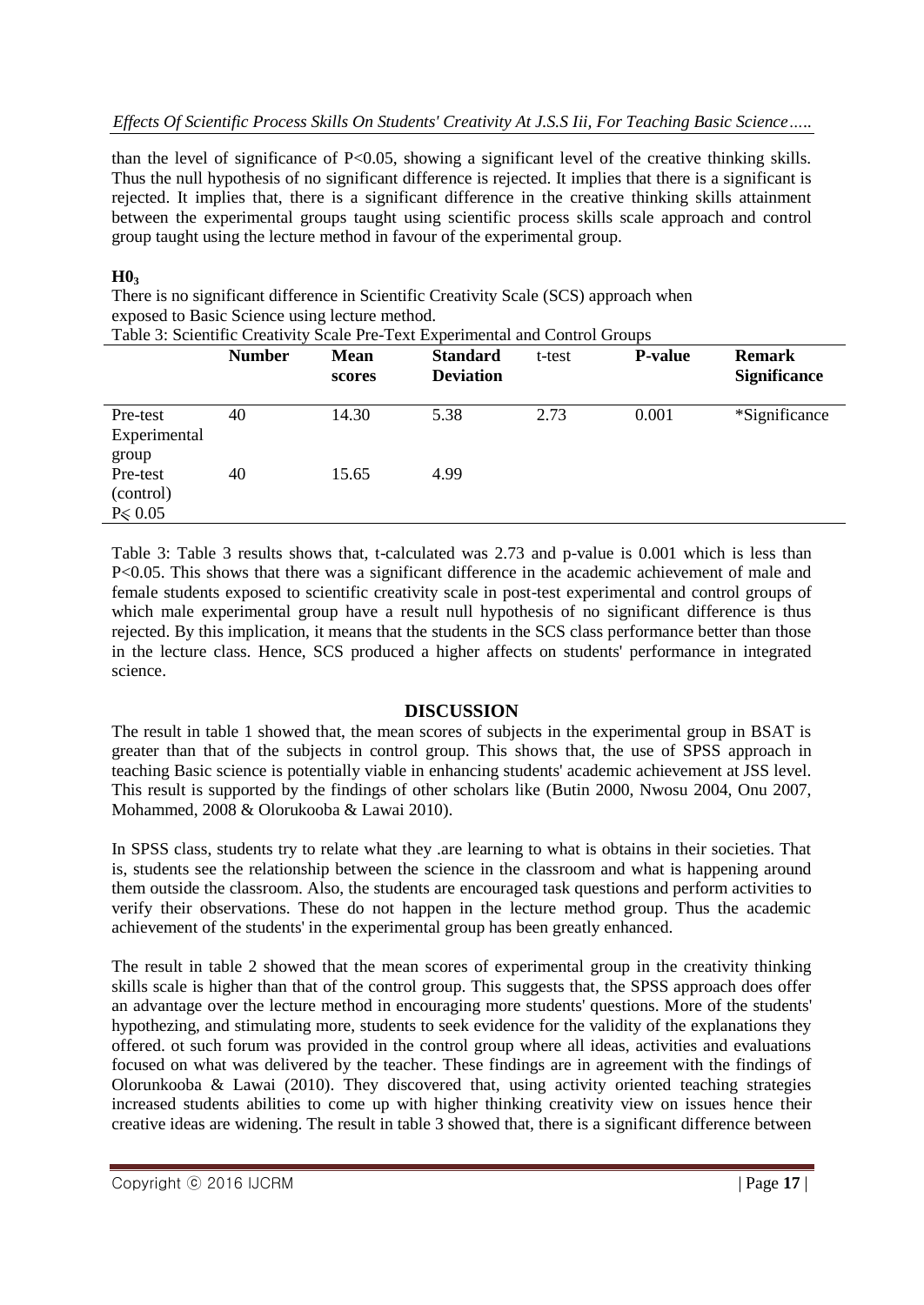total scores of scientific creativity scale SCS of the experimental group than that of the findings of other scholars (Yager et a1200S, Onu 2007, Wakili, 2007 & Olorukooband Lawai (2010).

### **CONCLUSION**

This study has shown that SPSS approach can be used to enhance the development of creative skills and academic achievements of learners in integrated science. Therefore, stimulating the spirit of inquiry and critical thinking skills through Scientific Process Skills Scale, and Scientific creativity Scale approach should be the watch word of Basic science: teachers. When this is done, the students will form the habit of done, the students will form the habit of thinking and acting creativity, thereby being more favourably disposed to undertake innovations that could result in scientific creativity and technological breakthrough that will more this country educational, and economically advanced.

### **RECOMMENDATIONS**

From the findings of this study, the following recommendations are made.

- 1. Basic Science teachers should be trained and encouraged to incorporate the use of SPSS approach in teaching in the classroom. They should be trained in the art of encouraging learners to:
- Observe things around their environment.
- Develop the habit of asking questions about things.
- Examine critically what they have through radio and television, or read from books and magazines.
- Examine actions and solutions to Issues and problems with a View to offering alternative to viable solutions.
- 2. Professional bodies like science Teachers Association of Nigeria (STAN) Mathematical Association of Nigeria (MAN) should organize workshops and conferences that teach the science teacher on how to use SPSS approach and teachers on the in-service be encouraged to attend such.

### **REFERENCES**

- [1] Abd-el Khalick, F. & Lederman, N. G. (2010). The Influence of History of Science Courses on Students' Views of Nature of Science. Journal of Research In Science Teaching. 37 (10),1057-1095.
- [2] Akatmis, H. & Ergin, O. (2008). The Effects of Scientific Process Skills Education on Students' Scientific Achievement Asia-Pacific forum on Science Leaming and Teaching Issues 1, Article 4.
- [3] Bartel, M. (2005). Ways not to kill Classroom Creativity
- [4] www.gashened/mt/ed/creativity.killer.htmlof2/11/2005.
- [5] Butin, D. (2000). Science Facilities Foster Curiosity and Creativity. "The Science Classroom", AAAS Notes wwwfacilities.org/pubs/science3.html of2111/2005.
- [6] Cheng, V. M. Y. (2009). Developing Physics Leaming Activities for Fostering Student Creativity in Hong Kong context. Asia-Pasific Forum on Science Learning and Teaching, 5(2), Article 1. [Online] http://www.ied.edu.hk/apfsltlv5 issue2/chengmy/.
- [7] Dass, P. M. (2008). New Science Coaches: Preparation in the new rules of Science Education. The, Weld, 1. (Eds.), Game of Science Education, Pearson Education, Inc. Allyn and Bacon, Boston.
- [8] Dhillon, A. S. (2006). Obtaining an Understanding of Investigative Work in School Science. Paper presented at the Australian Science Education Research Association Conference. Canberra, Australia: University of Canberra.
- [9] Hoover, S. M. (2006). Scientific Problem Finding in Gifted fifth- Grade Students, Rooper Review, i6(3), 156-159.
- [10] Hu W. & Adey P. (2006). A Scientific Creativity test for Secondary School Students, International Journal of Science Education, 24(4), 389-403.
- [11] Inyang, N.E.U. (1988). The construction Validation and Standardization of Integrated Science Achievement Test for Junior Secondary School, unpublished Ph.D Thesis Department of Education ABU Zaria.
- [12] Koray, 6. (2010). Fen Egitiminde Yaratici Dusunmeye Dayali Ogrenmeni n Ogrenme Urunlerine Etkisi . Unpublished PhD thesis, Gazi University,Turkey.